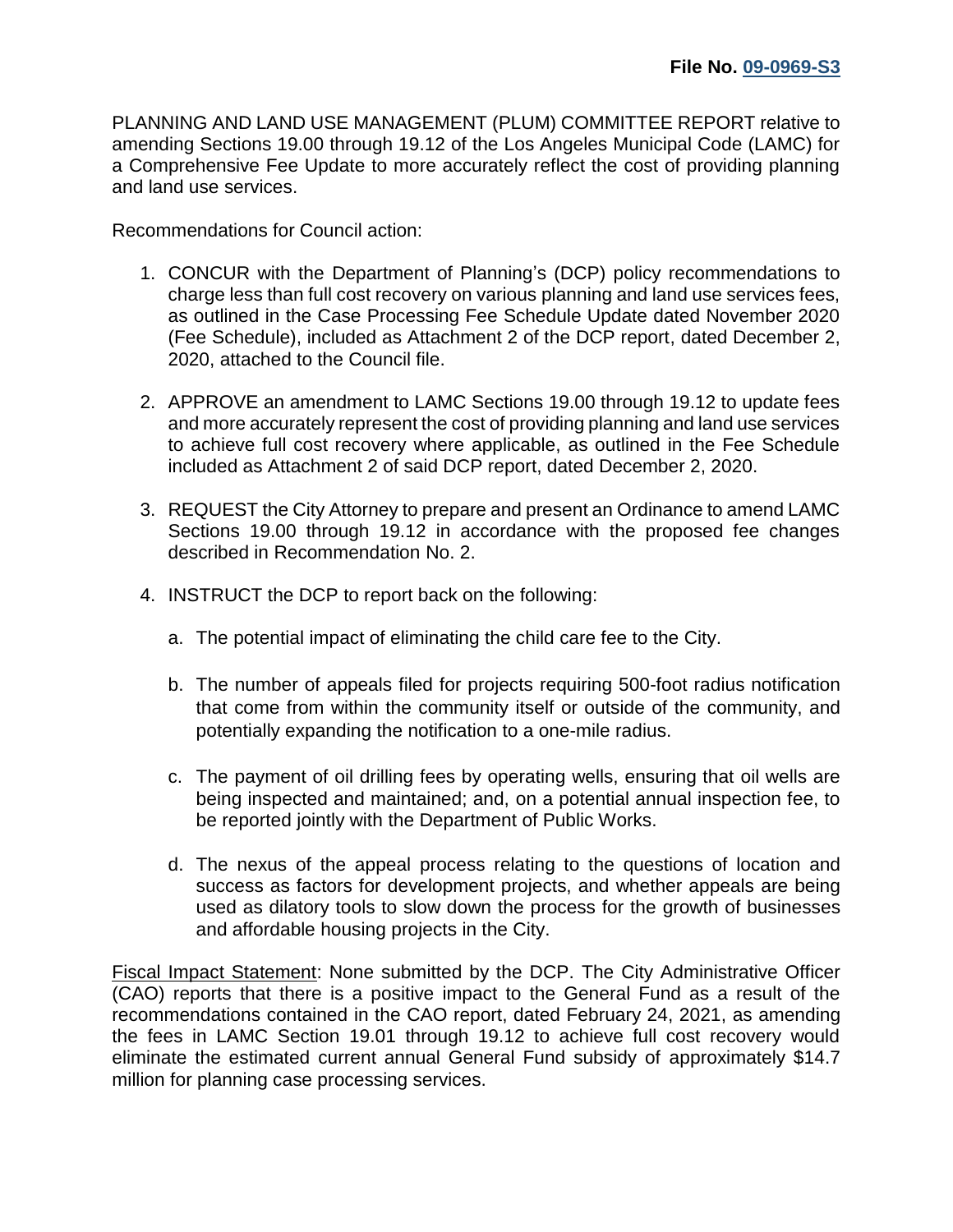Financial Policies Statement: The CAO reports the recommendations contained in the CAO report, dated February 24, 2021, comply with the City's Financial Policies in that fees for service are set at full cost recovery to generate revenues sufficient to fully offset associated expenditures.

Community Impact Statement: Yes.

Against: Hollywood United Neighborhood Council Mar Vista Community Council Wilshire Center Koreatown Neighborhood Council Wilmington Neighborhood Council Mid City West Community Council Arroyo Seco Neighborhood Council Westside Neighborhood Council Westwood Neighborhood Council Empowerment Congress North Area Neighborhood Development Council P.I.C.O. Neighborhood Council Bel Air-Beverly Crest Neighborhood Council Park Mesa Heights Neighborhood Council

Against, Unless Amended: Hollywood Studio District Neighborhood Council Del Rey Neighborhood Council United Neighborhoods of the Historic Arlington Heights, West Adams, and Jefferson Park Communities Neighborhood Council Greater Wilshire Neighborhood Council Greater Valley Glen Neighborhood Council

## **(Budget and Finance Committee waived consideration of the above matter)**

Summary:

At a regular meeting held on May 4, 2021, the PLUM Committee considered reports from the DCP and CAO relative to amending Sections 19.00 through 19.12 of the Los Angeles Municipal Code (LAMC) for a comprehensive fee update to more accurately reflect the cost of providing planning and land use services. Representatives of the Department of City Planning (DCP) and CAO's Office provided an overview of the matter. After providing an opportunity for public comment, the PLUM Committee recommended to adopt the recommendations presented in the DCP report dated December 2, 2020, with instructions for the DCP to report back on matters referenced in Recommendation No. 4, as detailed above. This matter is now submitted to the Council for consideration.

Respectfully Submitted,

PLANNING AND LAND USE MANAGEMENT COMMITTEE